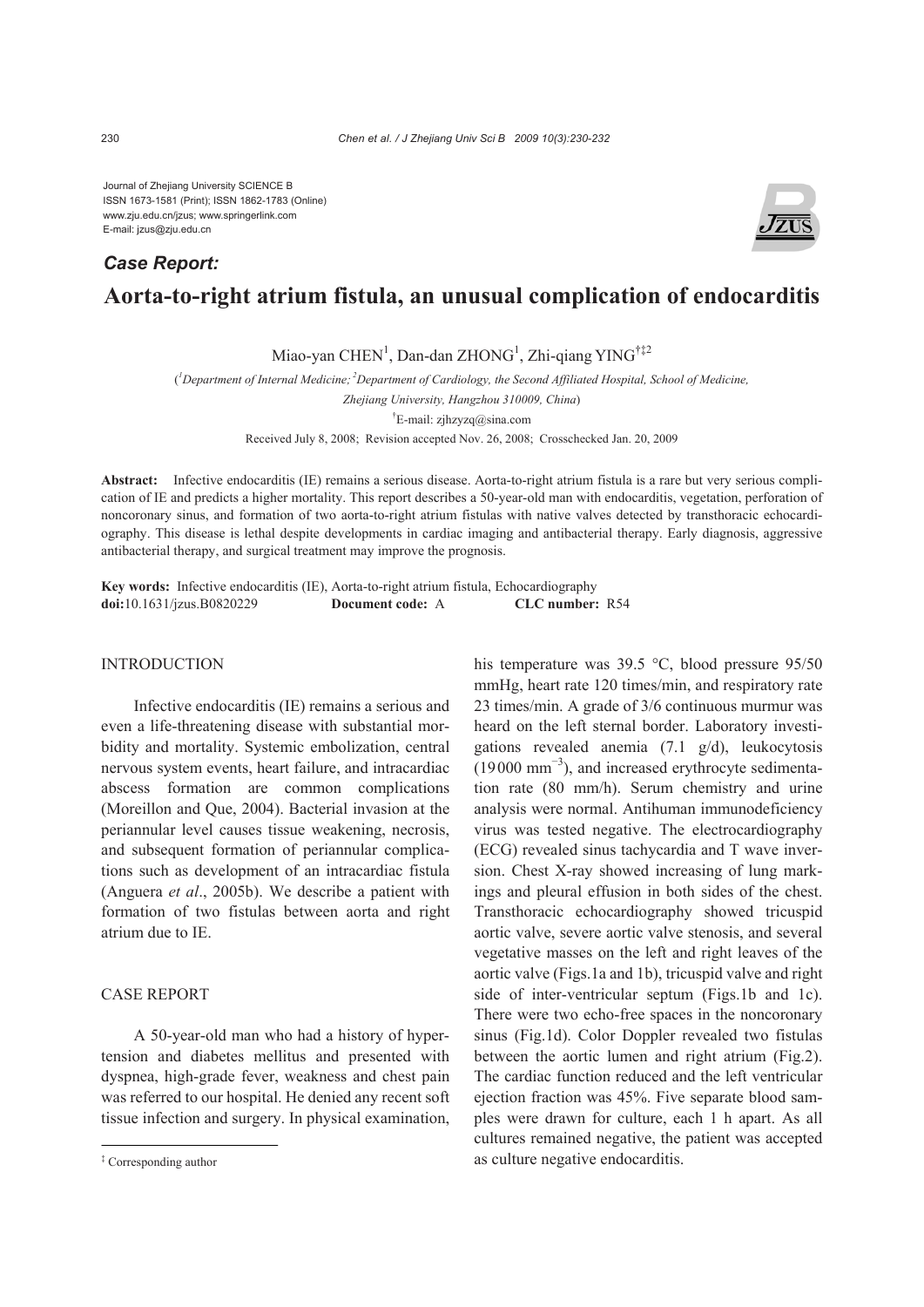

**Fig.1 Two-dimensional echocardiograms of parasternal short axis view demonstrating vegetative mass on the aortic valve (a), vegetative mass on the aortic valve and right side of inter-ventricular septum (b), vegetative mass on tricuspid valve and right side of inter-ventricular septum (c), and two echo-free spaces in the noncoronary sinus (d)**

The patient was treated with intravenous oxacillin, ampicillin, and gentamincin. An operation had been denied by the surgeon due to worsening of his general condition and the patient died of congestive heart failure 3 weeks later.



**Fig.2 Color Doppler demonstrating two blood flows between the aortic lumen and the right atrium**

## DISCUSSION

Despite improvement in health care, the incidence of IE has not changed over the past two decades (Hoen *et al*., 2002; Moreillon and Que, 2004). The risk factors include rheumatic heart disease, congenital heart disease, intravenous drug use, sclerotic valve disease in elderly patients, use of prosthetic valves, and nosocomial disease (Moreillon and Que, 2004). Developments in antibacterial therapy, clinic microbiology, cardiac imaging, and cardiac surgery have revolutionized diagnosis and prognosis of IE. The mortality rate still hovers at almost 40% of the disease (Moreillon and Que, 2004; Bashore *et al*., 2006). Male gender, old age  $(≥50 \text{ years})$ , diabetes mellitus, renal insufficiency, staphylococcal species, heart failure, acute neurologic complications, respiratory failure, and shock status were independent predictors of in-hospital mortality of IE (Lee *et al*., 2007).

Annular absecess accounts for  $10\%$ ~15% complications of IE (Bashore *et al*., 2006). Extension of infection from valvular structures to surrounding perivalvular tissue may result in intracardiac abscess formation and communicate with the lumen of the aorta or the cardiac chamber. Aorta-to-right atrium fistula is a rare complication of IE and predicts a higher mortality and a greater urgency for surgery. Transthoracic and transesophageal echocardiography detected fistulous tracts in 53% and 97% of cases, respectively (Anguera *et al*., 2005a). The hemodynamic deterioration caused by aorta-to-right atrium fistula and annular abscesses increases the technical difficulties and risks associated with surgical treatment.

This case presents a rare but extremely serious